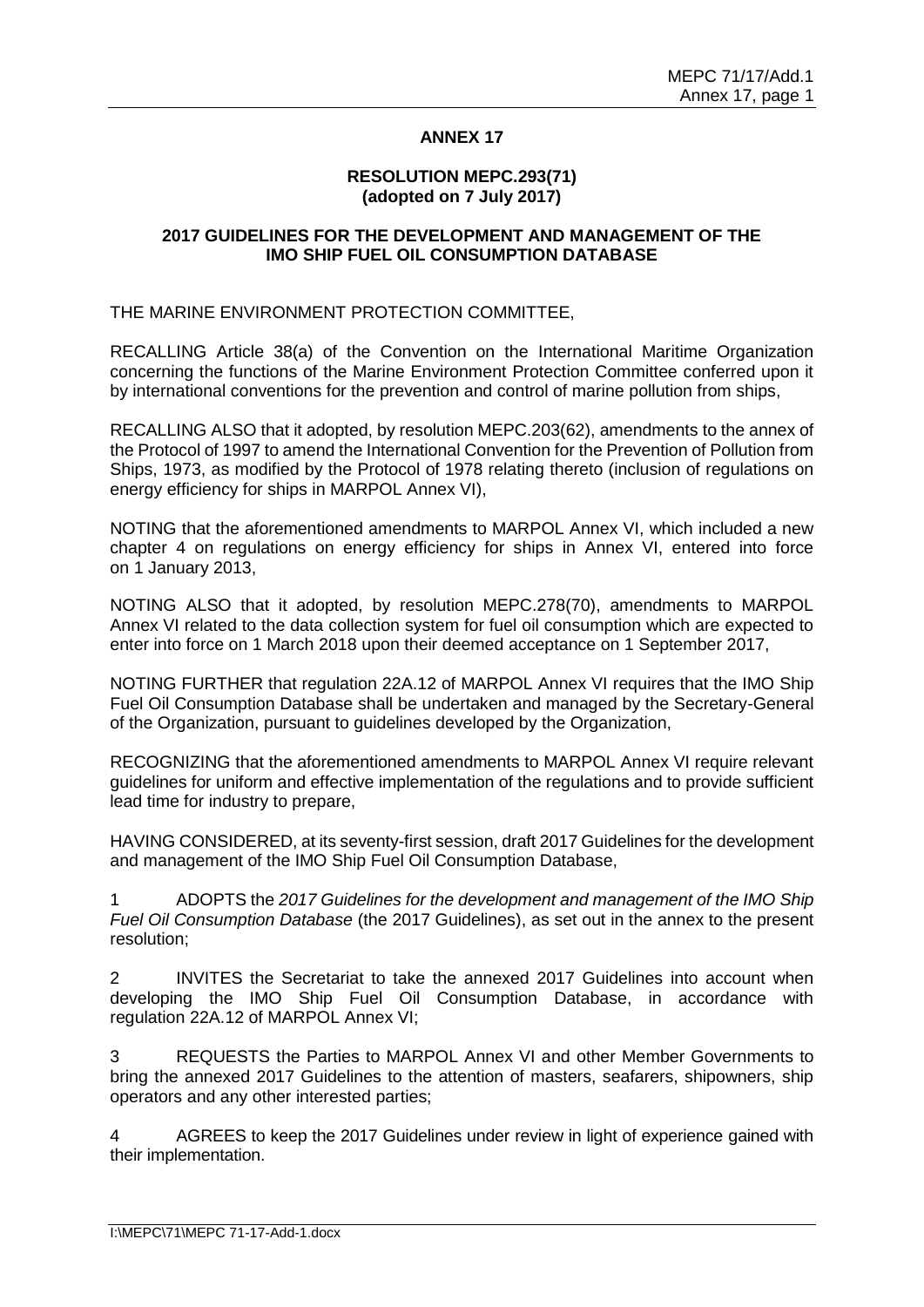#### ANNEX

# **2017 GUIDELINES FOR THE DEVELOPMENT AND MANAGEMENT OF THE IMO SHIP FUEL OIL CONSUMPTION DATABASE**

#### **1 INTRODUCTION**

1.1 These Guidelines provide guidance on the development and management of the IMO Ship Fuel Oil Consumption Database (hereafter "the database"), and describe methods that will be used to anonymize ship data for use by Parties, in accordance with regulation 22A of MARPOL Annex VI, and to ensure the completeness of the database.

1.2 In general, the purpose of the database is to support consideration of further measures for enhancing energy efficiency of international shipping by enabling robust data analysis.

1.3 With regard to data confidentiality, regulation 22A.11 stipulates that "The Secretary-General of the Organization shall maintain an anonymized database such that identification of a specific ship will not be possible. Parties shall have access to the anonymized data strictly for their analysis and consideration." These Guidelines balance data anonymization with the usability of data for analysis by the Parties and Organization.

1.4 Regulation 22A.12 states that "The IMO Ship Fuel Oil Consumption Database shall be undertaken and managed by the Secretary-General of the Organization, pursuant to guidelines to be developed by the Organization." With regard to the establishment of the database, it will be developed as a module within the Global Integrated Shipping Information System (GISIS) platform, with the integrated IMO Web Accounts framework utilized to manage secure access to the module.

# **2 DEFINITIONS**

For the purpose of these Guidelines, the definitions in MARPOL Annex VI apply.

# **3 DATA ANONYMIZATION**

Pursuant to regulation 22A.11 of MARPOL Annex VI, the data are to be anonymized such that identification of a specific ship will not be possible. For the purpose of the anonymization of the fuel oil consumption data, the following should apply for the database:

- .1 the IMO number and ship flag should not be shown;
- .2 technical characteristics of ships in the database (gross tonnage (GT), net tonnage (NT), deadweight tonnage (DWT), power output (rated power), EEDI (if applicable)) should be rounded to two significant digits, for example, a ship tonnage of 167,430 GT should be shown as 170,000 GT;
- .3 the annual data of fuel oil consumption, distance travelled and hours underway should be provided in full without modification;
- .4 ship types other than those defined in regulation 2 should be shown as "others"; and
- .5 ice class should be shown as "Yes" or "No".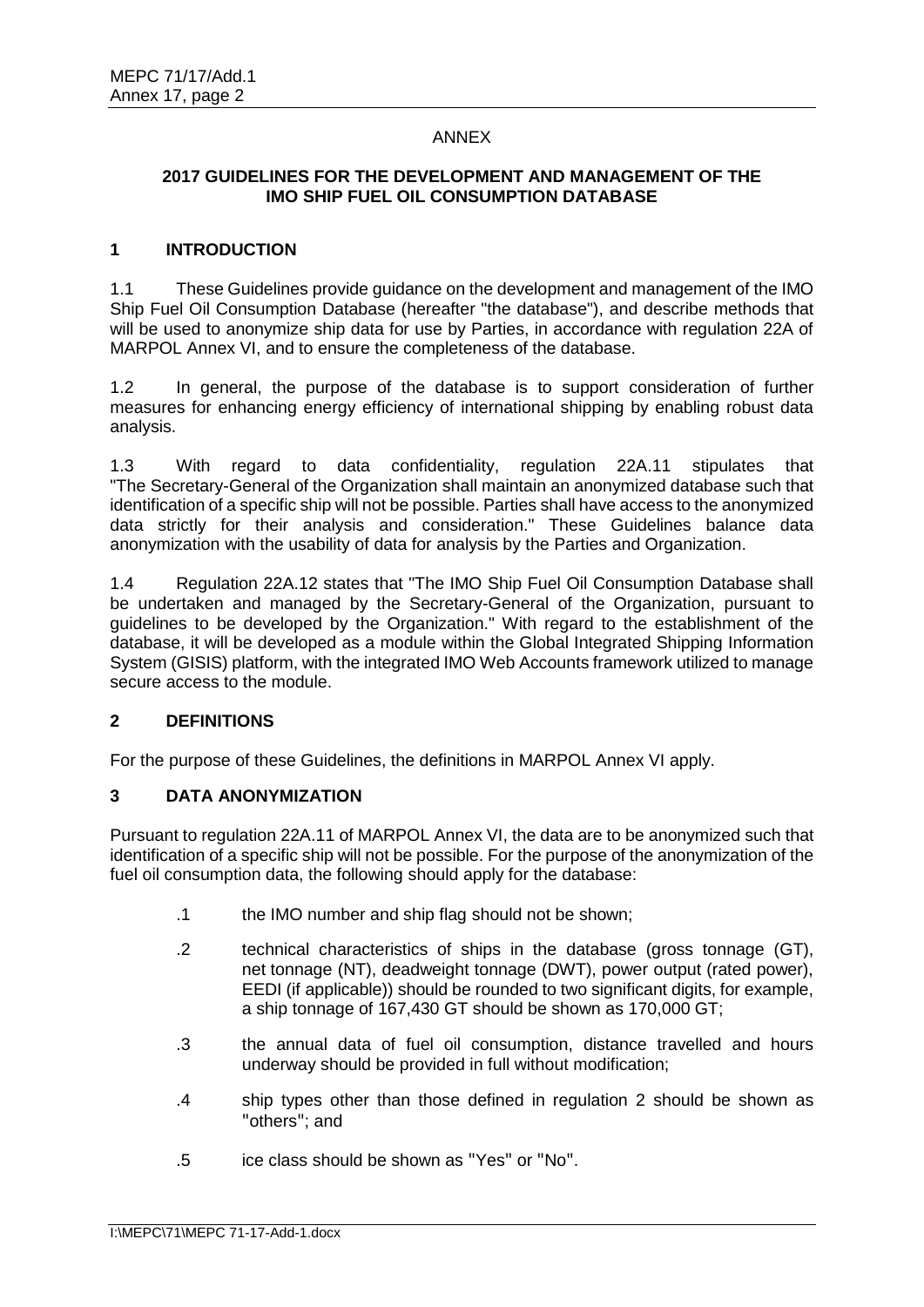# **4 DATA SUBMISSION AND ACCESS**

4.1 An Administration should be able to log in to the online database to submit its data via an online form. The data input into the database should be checked by the database system to ensure that the data are being submitted in the standardized format and be cross-referenced with the data from the Ship Particulars module of GISIS.

4.2 The Administration should designate a contact person for the purposes of the database who is responsible for communication with the Secretariat if any matter arises with regard to the submission of data by the respective Administration.

4.3 To encourage the consistent submission of data and improve the usability of the database, automatic notifications and reminders concerning data submission, modification and database update could be incorporated as features in the database.

4.4 An Administration will have access to non-anonymized data of ships flying its flag.

4.5 An Administration should be able to log in to the online database to download the anonymized dataset.

# **5 MEASURES TO ENSURE THE COMPLETENESS OF THE DATABASE**

In accordance with the requirements of regulation 22A.10 of MARPOL Annex VI concerning reporting of the status of missing data, the Secretary-General should:

- .1 at the beginning of each calendar year, produce a list of ships falling under the scope of regulation 22A by cross-referencing with the data from the Ship Particulars module of GISIS;
- .2 send the aforementioned list of ships to the Administration for reference, in order to receive feedback in case of any discrepancies;
- .3 check the completeness of the database by comparing the list produced under .1 with the reported data;
- .4 remind Administrations which have failed to submit the data in the required form;
- .5 report the status of missing data to the Committee on an annual basis; and
- .6 request non-reporting Administrations to submit the data of all their registered ships falling under the scope of regulation 22A.

# **6 ANNUAL REPORT TO THE MARINE ENVIRONMENT PROTECTION COMMITTEE**

Regulation 22A.10 states that "the Secretary-General of the Organization shall produce an annual report to the Marine Environment Protection Committee summarizing the data collected, the status of missing data, and such other relevant information as may be requested by the Committee." At a minimum, each annual report should include the following and also any other information as requested by the Committee:

.1 an aggregated annual amount of each type of fuel oil consumed by all ships of 5,000 GT and above engaged on international voyages;